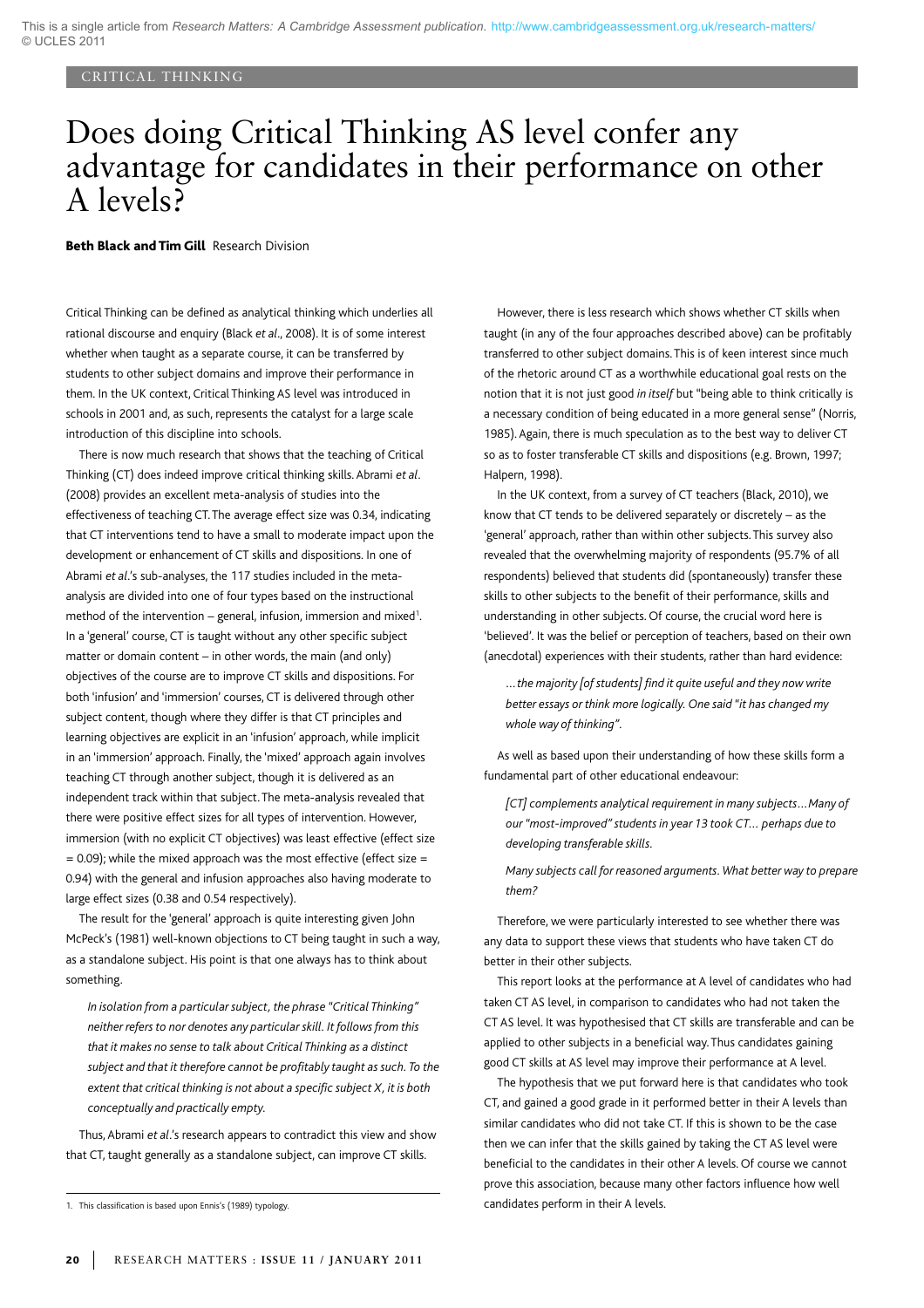# Data and methods

Data taken from the NPD databases for 2005 and 2006 were used for this research.These are databases of all exams taken in England and Wales by pupils of different ages. From these it was possible to identify candidates taking CT AS level, and follow them through to their A level results.

The first analysis looked at whether candidates who had performed well in the CT AS level (A and B grade candidates) performed better at A level on average than candidates who did not take CT at all. Candidates getting grades A or B at CT AS level in 2005 were identified in the database. These candidates were then matched to a set of candidates not taking CT by ability (as measured by GCSE mean grade) and the A level results in 2006 for the two different groups were compared.

To choose the matched candidates, the mean GCSE was calculated by converting grades into numbers, with 8 for an A\*, 7 for an A and so on down to 0 for U.The distribution of GCSE mean grade for the candidates receiving grades A and B for CT AS level was inspected (n=2208).These pupils were divided up into 20 approximately equal groups (in terms of numbers) by mean GCSE grade. A random sample of candidates was then taken, matched to each of the 20 groups, from the remaining candidates in the database (the non-CT group). For example, the bottom group of CT candidates consisted of 108 pupils with a mean GCSE of between 3.86 and 5.86. A matching sample of 108 was (randomly) taken from the group of non-CT candidates with a GCSE mean grade of between 3.86 and 5.86.

This was done for each of the 20 groups. The 20 random samples were joined together to create one overall matching dataset. The following summary statistics demonstrate that the CT and non-CT groups were well matched:

## **Table 1: Summary statistics for matched groups**

|           | Ν    | GCSE Mean SD |      | Min  | Max  |
|-----------|------|--------------|------|------|------|
| <b>CT</b> | 2208 | 7.18         | 0.67 | 3.86 | 8.00 |
| Non-CT    | 2208 | 7.17         | 0.69 | 4.00 | 8.00 |

A further analysis was undertaken, comparing the A level performance of all the CT candidates with the performance of all candidates taking A levels in 2006.

# Results

#### **Comparison of means**

First we looked at the mean A level grades and total A level score for the two groups of candidates (A or B grade CT candidates and non-CT). To calculate the means and totals each grade was transformed into a number, with 10 for a grade A, 8 for a grade B and so on, down to 0 for a grade U. A statistical test (Kolmogorov-Smirnov or K-S test) was used to determine if the difference between the groups in the distribution of their mean or total A level scores was statistically significant or could be attributed to chance<sup>2</sup>. The results are shown in Table 2.

The mean and total A level scores were clearly higher for the high performing CT candidates on average, compared to the non-CT candidates.The difference in the mean A level (9.12–8.68 = 0.44)

2. It was not possible to test for difference in the means using a t-test as the distributions of mean and total grades were not normal.

#### **Table 2: Overall mean A level performance for CT and non-CT candidates**

|               | Group               | Ν            | Mean           | Std.<br>Deviation | Sig of K-S<br>Test |
|---------------|---------------------|--------------|----------------|-------------------|--------------------|
| Mean A level  | Non-CT<br><b>CT</b> | 7295<br>7691 | 8.68<br>9.12   | 1.63<br>1.20      | < 0.001            |
| Total A level | Non-CT<br><b>CT</b> | 7295<br>7691 | 32.04<br>34.39 | 9.40<br>8.89      | < 0.001            |

translates to around a quarter of a grade per A level.The effect is not very large, but would be the equivalent of a grade for a candidate taking four A levels.

According to the K-S test the differences in the distributions of both the mean and total A level scores were highly significant. The figure in the final column gives the probability of a difference the same as or larger than observed occurring if there was actually no difference between the two groups. A figure of less than 0.05 is generally considered to be significant, and less than 0.01 highly significant.

The direction of the difference can be seen by sketching the cumulative distributions functions of A level grade and total A level score for the two groups:





70 56 48 40 32 24 16 8 0

Yes No Taken AS level CT?

40.0%

20.0%

0.0%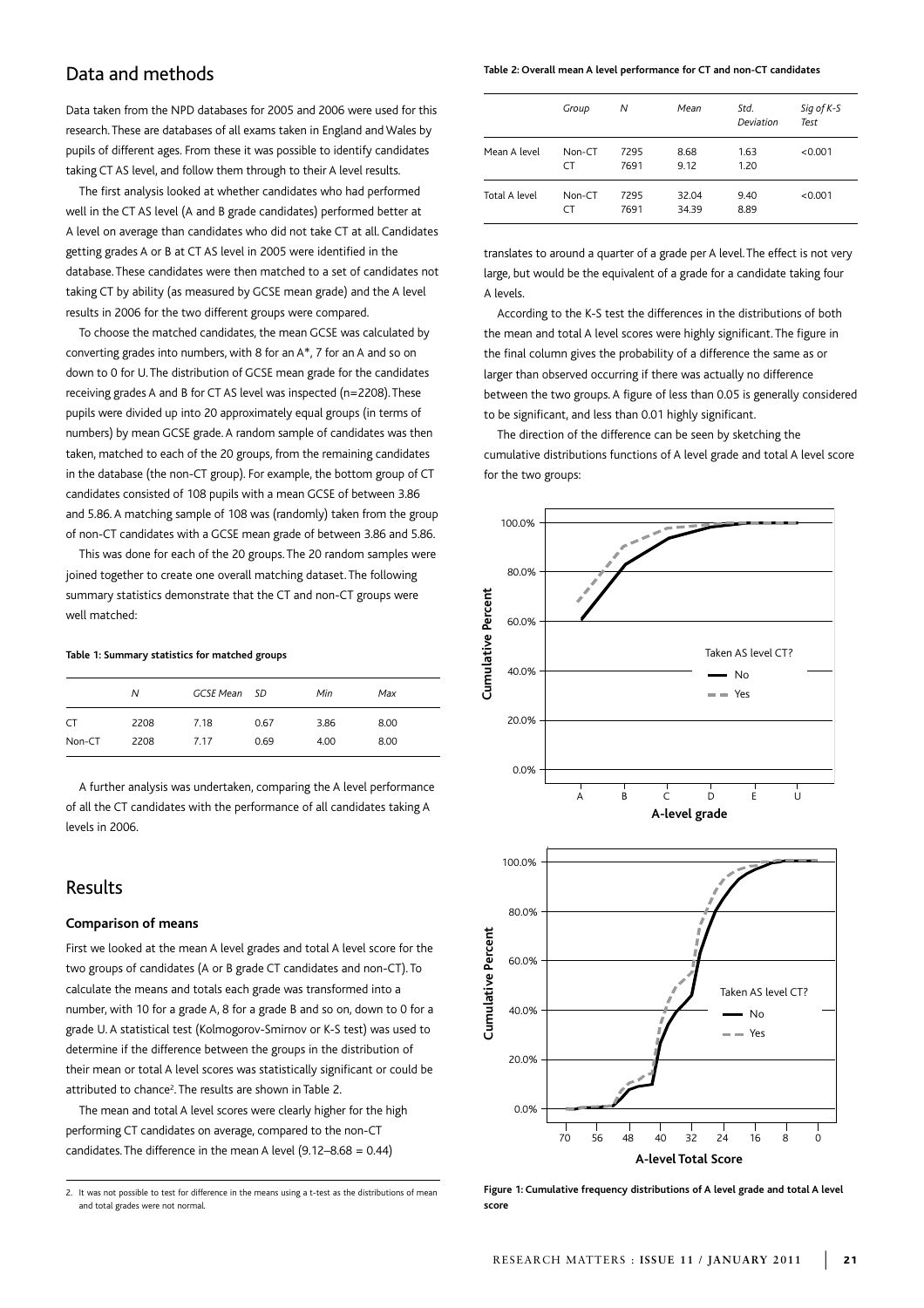

**Figure 2 : Mean A level grades for individual subjects**

It is clear that the distribution for the CT candidates is further to the left, meaning a larger percentage of this group were towards the top in terms of A level grade than the non-CT students. For instance, in the left hand figure for the non-CT students just over 80% of the grades received were at least a grade B, compared to about 90% of the grades received by the CT students.

We also investigated performance at A level in the most popular subjects individually. For this we selected the candidates from the groups (CT and non-CT) taking each individual subject. This meant that for some of the subjects the candidates in the two groups were no longer exactly matched for ability. Thus some caution should be exercised with the results for these subjects. The mean A level grade for each group in each subject is shown in Figure 2. This data is also displayed in Table 3, along with the number of students and the outcome of the K-S Test. To assist interpretation the GCSE mean grades for candidates in each group taking the subject in question are also listed in the table:

#### **Table 3: Mean A level grades for individual subjects**

|                      | <b>GCSE</b><br>mean grade |      | A level<br>candidates |     | A level<br>mean grade |      | Sig of K-S<br>Test |
|----------------------|---------------------------|------|-----------------------|-----|-----------------------|------|--------------------|
|                      | Non-<br>СT                | CT   | Non-<br>СT            | CT  | Non-<br>СT            | CT   |                    |
| Biology              | 7.34                      | 7.33 | 670                   | 589 | 8.70                  | 9.10 | 0.010              |
| Chemistry            | 7.40                      | 7.44 | 658                   | 559 | 8.68                  | 9.14 | 0.044              |
| Physics              | 7.37                      | 7.40 | 364                   | 359 | 8.70                  | 9.22 | 0.018              |
| Maths                | 7.41                      | 7.40 | 846                   | 801 | 9.12                  | 9.38 | 0.065              |
| <b>Further Maths</b> | 7.54                      | 7.44 | 156                   | 182 | 9.28                  | 9.22 | 1.000              |
| Geography            | 7.17                      | 7.21 | 296                   | 236 | 8.95                  | 9.44 | 0.059              |
| History              | 7.27                      | 7.21 | 448                   | 681 | 8.88                  | 9.09 | 0.559              |
| Economics            | 7.36                      | 7.44 | 174                   | 264 | 9.17                  | 9.60 | 0.037              |
| Psychology           | 6.86                      | 6.79 | 254                   | 267 | 8.31                  | 8.73 | 0.333              |
| English Lit          | 7.25                      | 7.29 | 505                   | 676 | 9.09                  | 9.45 | 0.002              |
|                      |                           |      |                       |     |                       |      |                    |

In all the subjects apart from Further Maths the group performing well in CT had a higher mean A level grade in the subject than the non-CT. The K-S test shows there was a significant difference in the distribution of A level grade between groups in several of the subjects. However, we

For Biology and Maths there was virtually no difference between the GCSE mean grades of the two groups, so we can assume they are matched. The K-S test was significant for Biology, so we have evidence that the CT candidates performed better in this subject. However, the test was not significant for Maths, so there was no evidence of improved performance.

For Chemistry, Physics, Economics and English Literature the CT candidates had slightly higher GCSE mean grades, so the significantly better performance of this group at A level was not as high as suggested in the table, and would potentially be non-significant if we had data that matched exactly on prior attainment. However, in each case the difference in GCSE mean grade was small in comparison to the differences in mean A level grade so it is still probable that a significant difference was present.

For Psychology and History, although the difference between the two groups at A level was not significant, the non-CT group had a higher GCSE mean grade. Thus it may be that if the groups were matched more exactly, the performance of the CT group would have been significantly better at A level.

Finally, there was no significant difference between the two groups in their A level Geography performance and, as the CT candidates had a slightly higher GCSE mean grade, there was certainly no evidence that these candidates performed better at A level.

In summary, there is evidence that candidates who achieved high grades in AS level CT performed better overall at A level than candidates who did not study CT at all. There is evidence that this advantage presents itself across a wide range of subjects, in sciences, social sciences and arts subjects. This backs up the hypothesis that CT skills are transferable and applicable to a wide range of subjects.

#### **Regression analysis**

In the previous section we only selected candidates who received a grade A or B in Critical Thinking at AS level. An alternative way of analysing the data is to undertake a linear regression on overall A level performance for *all* candidates. This predicts a mean A level score (and separately a total A level score), based on certain variables. We allowed for previous attainment by including candidates' GCSE mean grade in the model. A variable indicating whether or not the candidate studied AS level CT was also included, which enabled the impact of taking this qualification to be analysed, for a given level of prior attainment. It was also possible to analyse the impact of having received a particular grade on the CT AS level.

#### **Mean A level grade**

Figure 3 shows some basic regression output from a model with mean A level grade as the dependent variable and GCSE mean grade and whether or not the candidate had studied CT as the predictor variables.

The R square is a measure of the amount of variation in the dependent variable that can be accounted for by variations in the predictor variables. Thus, 52% of the variation is explained by the regression model, which is reasonable.

We can see from the variables table that both the predictor variables are highly significant (Sig < 0.01). This means we have evidence that changes in these are associated with changes in the mean A level grade. This effect is quantified by B, which is the change in the dependent variable as a result of a unit increase in the predictor variables. Thus the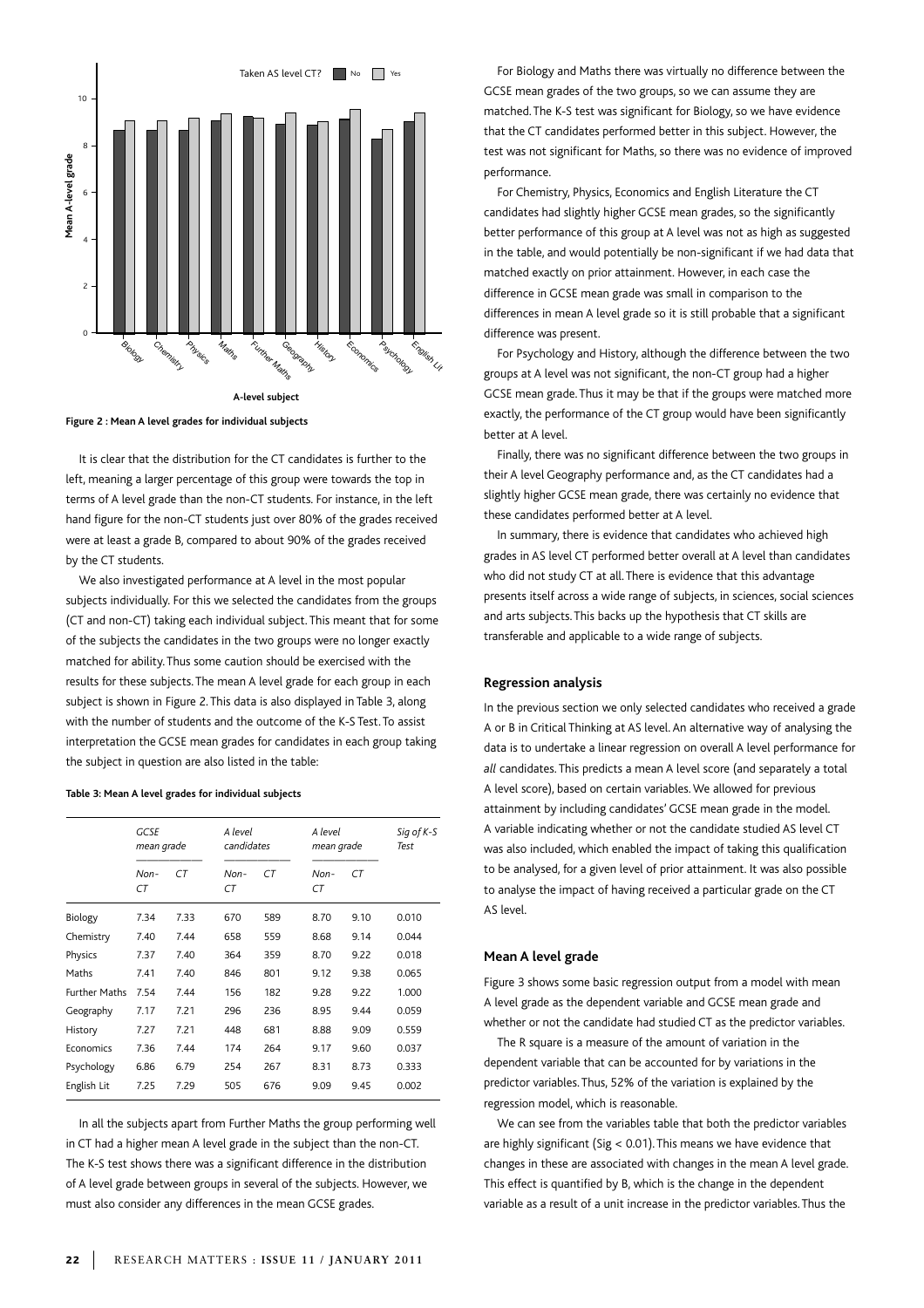

**Figure 3: Regression output on mean A level**

model predicts that an increase in GCSE mean grade of 1 unit (equivalent to 1 grade) leads to an increase in A level mean grade of 1.92 (equivalent to just under one grade).

The CT variable is specified as a 1 if the candidate has taken the AS level and a zero if not. Thus, according to the model, having taken the AS level increases (on average) candidates mean A level grade by 0.20, or about one tenth of a grade.

The graph in Figure 3 can help with interpreting the model. This plots GCSE mean against A level mean (as predicted by the model) for the CT and non-CT groups. This demonstrates that for a particular level of GCSE mean, the model predicts a higher A level mean grade for candidates who took the CT AS level, than for those who did not. However, the difference is clearly not very large.

The second model, which is shown in Figure 4, also took into account the grade received by the candidates who took the AS level in CT.

The R square is very similar to the previous model. Once again all of the predictor variables are highly significant. The interpretation of this model is, however, more complicated. The grade received at AS level has been split up into a set of 'dummy' variables, one for each grade (apart from U). The coefficients in the table (B) represent the difference in the predicted mean A level for candidates who have received the particular grade in CT *in comparison to a candidate who received a grade U*. So, a candidate receiving an A grade has a predicted mean A level grade 0.91 higher than a U grade candidate.

To compare the performance of a candidate getting a particular grade on the CT AS level with one not taking the qualification at all, a combination of the coefficient for the grade and the CT coefficient is required. For example, imagine two candidates with the same GCSE mean grade, one having taken the AS level in CT and received a grade C, and the other having not taken CT. The predicted mean A level grade for the candidate who took the CT AS level will be 0.69–0.27 = 0.41 higher than the candidate not taking CT. Thus the overall effect is an increase in predicted mean A level grade of 0.41, or around one fifth of a grade. For a candidate with a grade B the overall predicted increase is 0.67 (0.94–0.27) and for a grade A candidate it is 0.64 (0.91–0.27), both of which are about one third of a grade. For a candidate who took three A levels this amounts to around one grade overall.



**Figure 4: Regression output on mean A level, including grades achieved on CT**

Again, a graph can aid interpretation of this result. Figure 3 plots the GCSE mean against predicted A level mean for candidates achieving different grades in their AS level CT, and for the non-CT group<sup>3</sup>. Thus a grade E candidate had a very slightly lower predicted mean A level grade than a non-CT candidate with the same prior attainment. Candidates getting a grade A or C had a higher predicted mean A level than a non-CT candidate with the same prior attainment.

It is worth noting the unexpected result that the coefficient for a grade B in CT is higher than that for a grade A. Inspection of the distribution of mean A level showed this to be a 'ceiling' effect. Of the candidates who received an A or a B at CT a large proportion (1,414 out of 3,357) received all grade As at A level, giving them the maximum mean A level score of 10, and many others had a mean A level grade of 9 or more. Thus the level of discrimination was not enough to be able to distinguish between the CT grade A and grade B candidates.

#### **Total A level grade**

We repeated both models using total A level score as the dependent variable. Figures 5 and 6 have the output from the two models with the same predictor variables as above.

Both models had reasonable R square values and all coefficients were significant. For the overall model, having taken CT increased the predicted total A level score by 0.64, or about one third of a grade. In terms of the individual grades, getting a grade U reduced the predicted total by 1.69, compared to not taking CT, and a grade E reduced it by 0.58. For all other grades the predicted score increased compared to not taking CT, in ascending order of grade. Having a grade A increased it by 3.71, equivalent to almost two grades.

Note that in this case, the grade A coefficient was larger than the grade B coefficient, so as expected getting a grade A gave more of an advantage in terms of total A level score than getting a grade B.This was because

<sup>3.</sup> The lines for grade A, C and E only are shown to avoid crowding the graph too much.